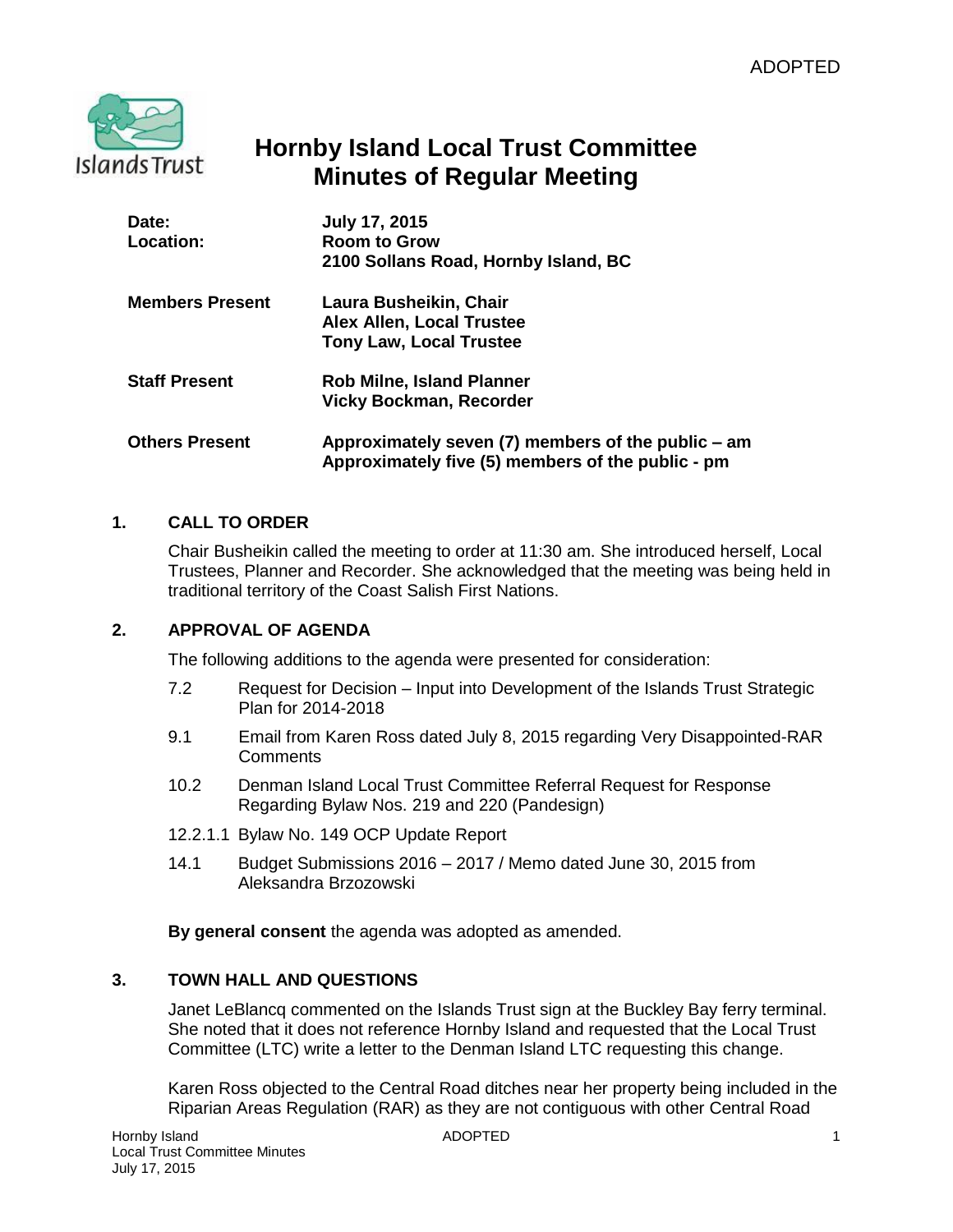ditches and primarily drain seepage from the adjacent school. She objected to the regulations that exempt institutions and farms but not citizens and that the cost to hire a Qualified Environmental Professional (QEP) is onerous to a property owner. She urged the LTC to hire and fund the services of a QEP to conduct another assessment of the ditches in question.

Donna Tuele expressed her support for the opinions voiced by Karen Ross, stating her belief that these ditches have been included in the Beulah Creek drainage in error.

Janet LeBlancq acknowledged her familiarity with the road and ditches being discussed. She agreed with the opinions being expressed and does not support the inclusion of these Central Road ditches in the RAR.

Jan Bevan agreed that the Islands Trust sign at the Buckley Bay ferry terminal should include a reference to Hornby Island however noted that the sign at that location has information on Denman Island and the sign at Gravelly Bay has information on Hornby Island.

**By general consent the agenda was amended to add: 14.2 Islands Trust Signage.**

#### **4. COMMUNITY INFORMATION MEETING – none**

**5. PUBLIC HEARING - none**

#### **6. MINUTES**

**6.1. Local Trust Committee Minutes Dated May 15, 2015 - for Adoption**

The following amendments to the minutes were presented for consideration:

page 10, item 14.7, resolution HO-2015-027, third line: correct "ell" to "eel"

**By general consent** the minutes were adopted as amended.

**6.2. Local Trust Committee Special Meeting Minutes dated June 4, 2015 - for adoption**

**By general consent** the Local Trust Committee Special Meeting minutes of June 4, 2015 were adopted.

- **6.3. Section 26 Resolutions-without-meeting Report dated June 29, 2015** The Report dated June 29, 2015 was received for information.
- **6.4. Advisory Planning Commission Minutes - none**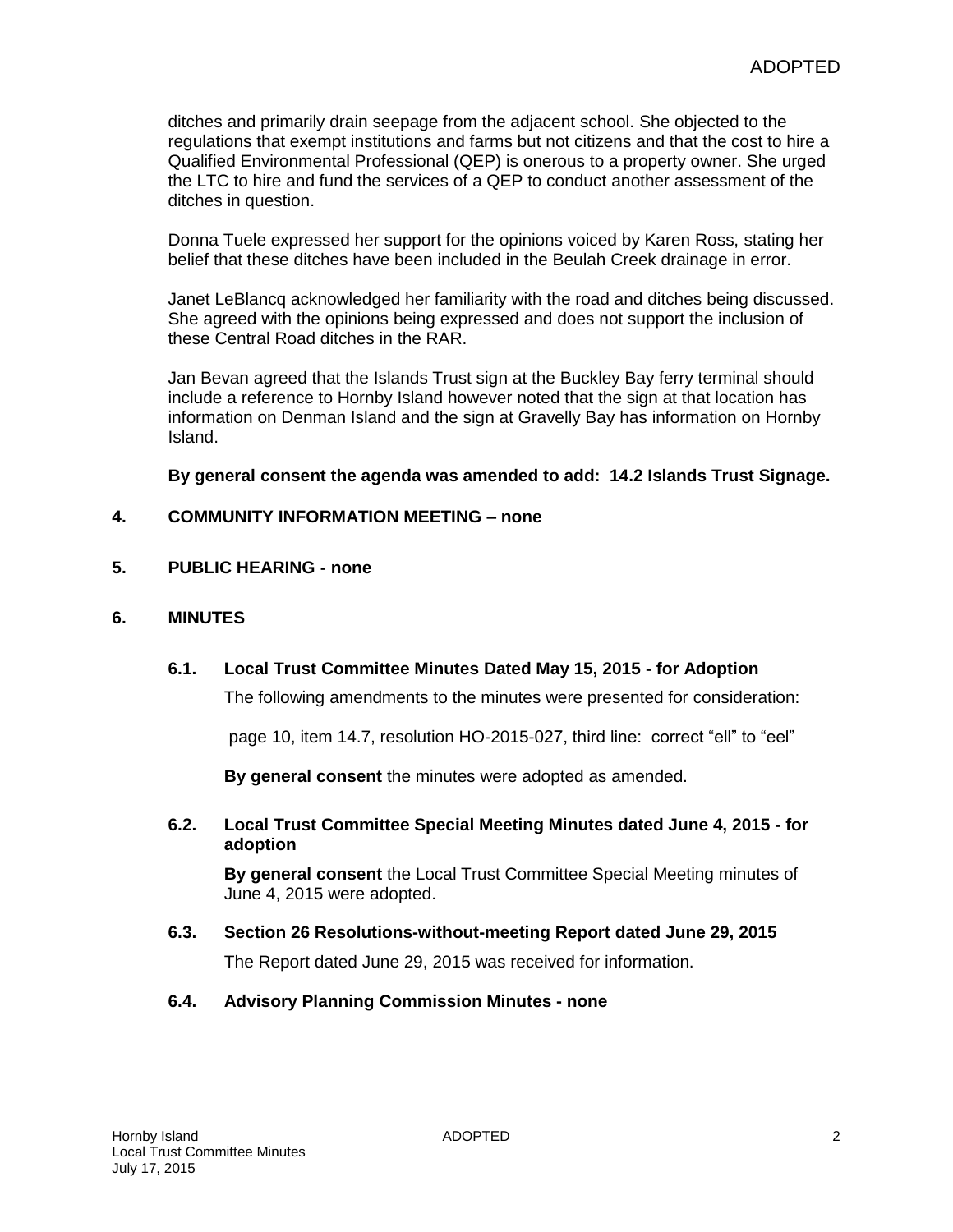#### **7. BUSINESS ARISING FROM MINUTES**

#### **7.1. Follow-up Action List dated June 29, 2015**

Planner Milne reported on the current status of Action List items.

#### **7.2. Request for Decision – Input into Development of the Islands Trust Strategic Plan for 2014-2018**

The LTC reviewed the information provided and discussed possible amendments to the Strategic Plan. Trustees expressed concern that the size of the plan might limit the capacity and resources to address and respond to emerging matters brought forward by the community. They suggested addressing First Nations relationships and prioritizing objectives to ensure that a united effort is put forward for issues that are important to communities.

## **HO-2015-031**

#### **It was MOVED and SECONDED,**

that the Hornby Island Local Trust Committee recommend to Trust Council that the Strategic Plan – Potential Objectives and Examples of Strategies and Activities for the 2014-2018 Term be amended as follows: By Prioritizing Objectives 1-6.

#### **CARRIED**

## **HO-2015-032**

#### **It was MOVED and SECONDED,**

that the Hornby Island Local Trust Committee request its Planner to complete Attachment 3, based on the LTC's work program, and forward it to the Chief Administrative Officer by August 7, 2015.

#### **CARRIED**

#### **8. DELEGATIONS - None**

#### **9. CORRESPONDENCE**

*Correspondence received concerning current applications or projects is posted to the LTC webpage*

#### **9.1. Email from Karen Ross dated July 8, 2015 re: Very Disappointed - RAR Comments**

Received.

#### **10. APPLICATIONS AND REFERRALS**

**10.1. Denman Island Local Trust Area Bylaw Referral Request for Response Regarding Bylaw Nos. 212 and 213**

The LTC reviewed the Bylaw Referral Request.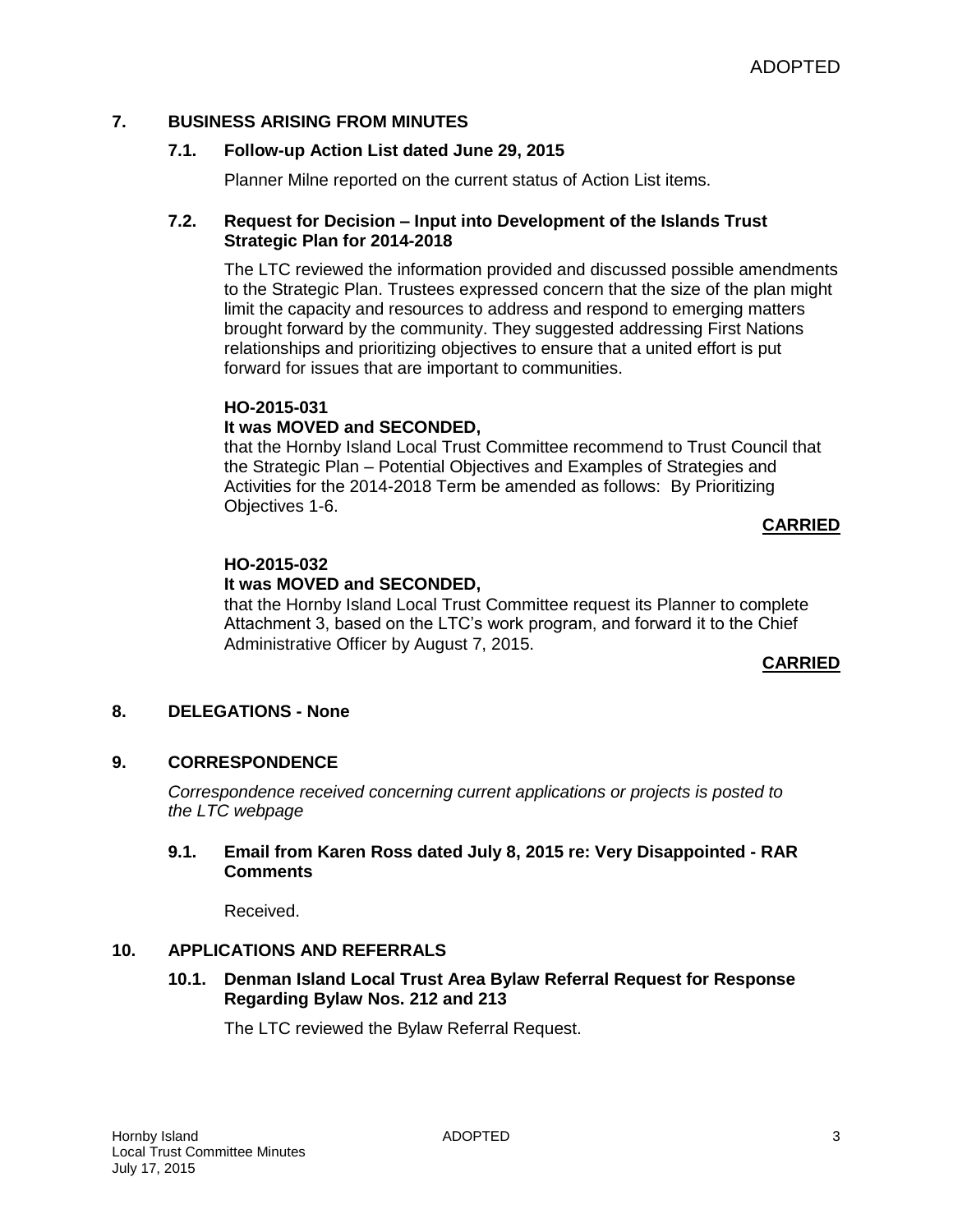## **It was MOVED and SECONDED,**

that the Hornby Island Local Trust Committee respond to the Denman Island Local Trust Committee referral of Bylaw Nos. 212 and 213 as follows: "Interests Unaffected by Bylaw".

## **CARRIED**

#### **10.2. Denman Island Local Trust Committee Referral Request for Response Regarding Bylaw Nos. 219 and 220 (Pandesign)**

Planner Milne provided an explanation of the intent of the two bylaws.

#### **HO-2015-034**

## **It was MOVED and SECONDED,**

that the Hornby Island Local Trust Committee respond to the Denman Island Local Trust Committee referral of Bylaw Nos. 219 and 220 as follows: "Interests Unaffected by Bylaw".

#### **CARRIED**

**By general consent** item 11 was moved to follow 12.1.2.

## **12. LOCAL TRUST COMMITTEE PROJECTS**

#### **12.1. Riparian Areas Regulation Implementation**

#### 12.1.1. Development Approval Information (DAI) - Staff Report dated June 15, 2015

Planner Milne summarized the Staff Report which outlines revisions to the draft Development Approval Information (DAI) Bylaw, incorporating changes suggested by the LTC at a previous meeting.

Trustees reviewed the proposed Information Notes and confirmed that only such information as is considered relevant for a particular application or activity may be requested. Planner Milne provided examples of possible requirements, noting that the intention is to provide a balanced response and respect the sensibilities of the community.

#### **HO-2015-035**

#### **It was MOVED and SECONDED,**

that the Hornby Island Local Trust Committee:

- give notice to Trust Council that it intends to forward a Development Approval Information Bylaw for Trust Council's consideration at the regularly scheduled September 2015 Trust Council meeting for the purpose of allowing the Hornby Island Local Trust Committee to obtain information on the anticipated impacts of development permit, temporary use permit and zoning amendment applications; and
- direct staff to prepare a Request for Decision for submission to the Executive Committee.

#### **CARRIED**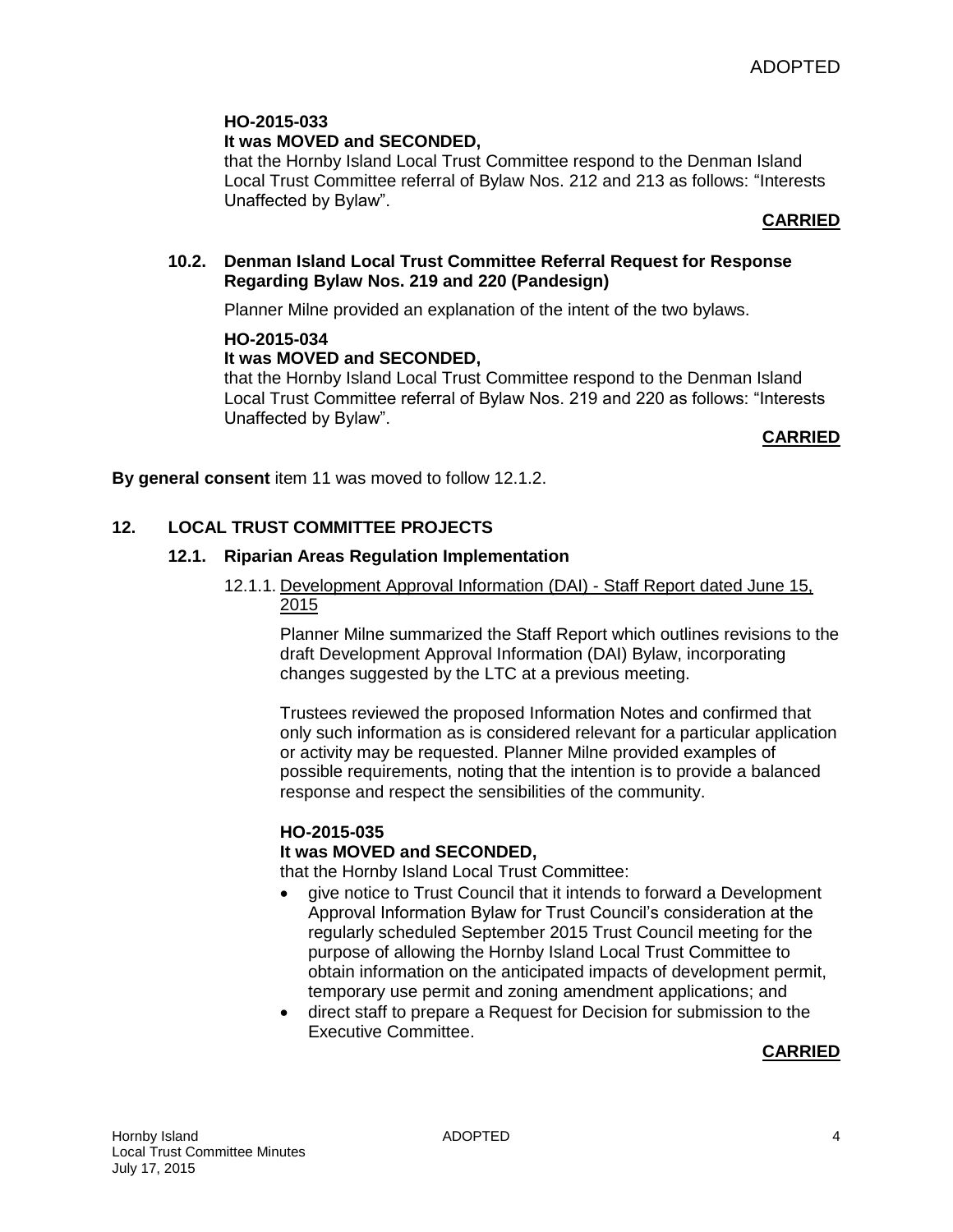#### 12.1.2. Staff Report dated June 17, 2015 – Riparian Areas Regulation Implementation

Planner Milne presented the Staff Report which provides a summary of responses received from the bylaw referrals for the RAR implementation. He noted that in addition, the Denman Island Local Trust Committee response has been received as "Interests Unaffected ". Planner Milne outlined the options available to address concerns regarding the inclusion of roadside ditches in RAR, discussed the supporting attachments and summarized the recommendations.

Trustees considered the options to address the concerns and recognized that supporting documentation suggested the likelihood that an additional assessment of the ditches would still result in 30 metre Streamside Protection Enhancement Areas *(*SPEAs).

A Trustee proposed that an exemption to the RAR of a 15 metre setback from a ditch would align with the current watercourse setback requirements in the Land Use Bylaw (LUB) and might provide a better option for property owners. Trustees discussed this and other approaches to consider, including the possibility of placing a Review of RAR with a designated timeframe on the Projects List to evaluate the effects of the regulations.

#### **HO-2015-036 It was MOVED and SECONDED,**

that the Hornby Island Local Trust Committee give second reading to Bylaw No. 151, cited as "Hornby Island Official Community Plan (Hornby Island) Bylaw 149, 2014, Amendment No. 1, 2015".

## **CARRIED**

#### **HO-2015-037 It was MOVED and SECONDED,**

that the Hornby Island Local Trust Committee give third reading to Bylaw No. 151, cited as "Hornby Island Official Community Plan (Hornby Island) Bylaw 149, 2014, Amendment No. 1, 2015".

## **CARRIED**

## **HO-2015-038**

## **It was MOVED and SECONDED,**

that the Hornby Island Local Trust Committee amend Bylaw No. 152, cited as "Hornby Island Land Use Bylaw No. 150, 2014, Amendment No. 1, 2015" by adding: "exemption s) Any development more than 15 metres from a stream that is a roadside ditch which does not contain instream habitat for fish according to the Stream Identification Reports prepared for Hornby Island by Madrone Environmental Services (January 2014) and Mimulus Biological Consultants (March 2012)."

#### **CARRIED**

Prior to the vote Trustee Law spoke to the motion, noting that like Trustee Allen, he also gave consideration to funding a further assessment of the roadside ditches; however, he noted that the correspondence received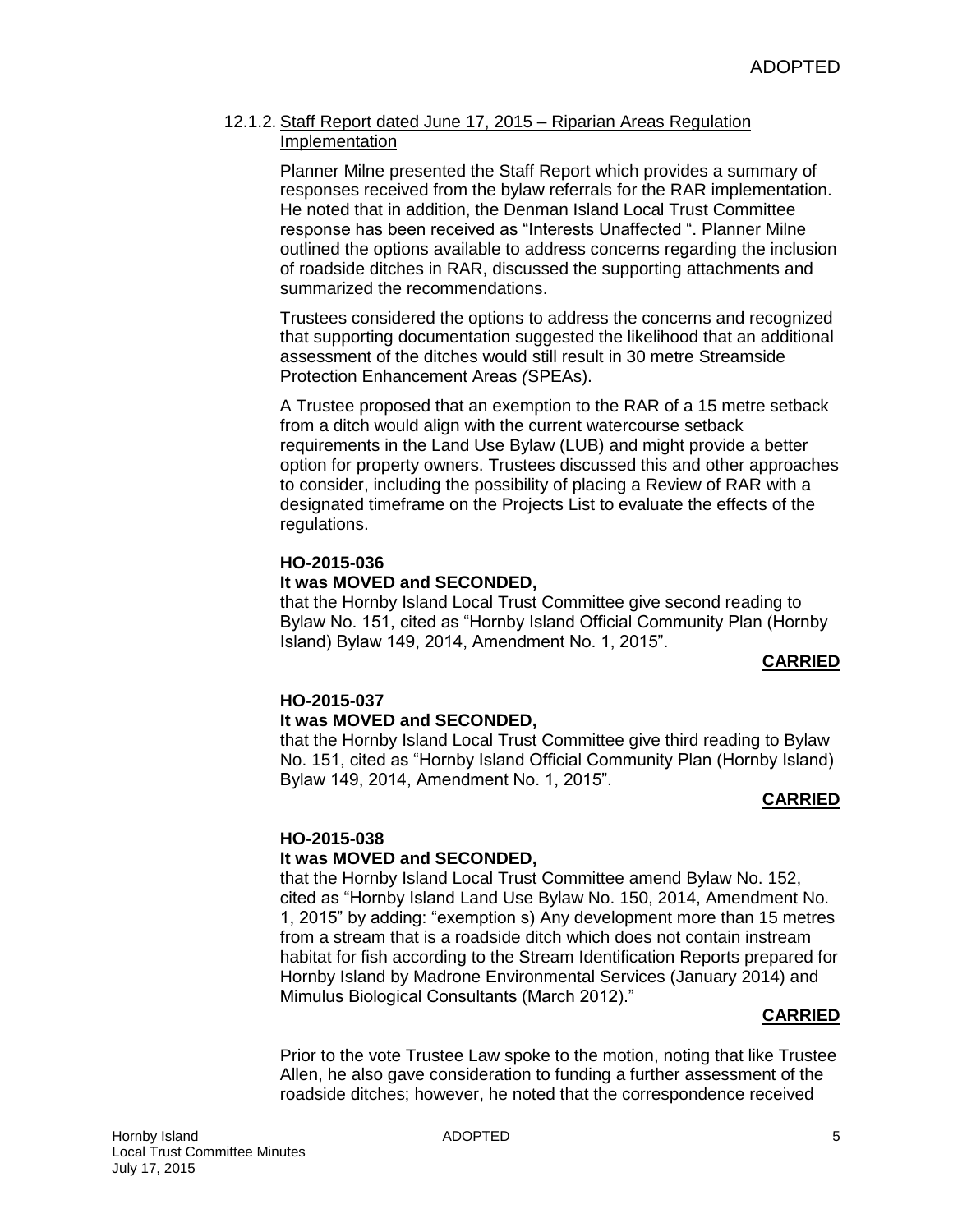from Madrone Environmental Services provided the rationale to take this alternative approach.

# **HO-2015-039 It was MOVED and SECONDED,**

that the Hornby Island Local Trust Committee give second reading to Bylaw No. 152, cited as "Hornby Island Land Use Bylaw No. 150, 2014, Amendment No. 1, 2015".

## **CARRIED**

#### **HO-2015-040 It was MOVED and SECONDED,**

that the Hornby Island Local Trust Committee give third reading to Bylaw No. 152, cited as "Hornby Island Land Use Bylaw No. 150, 2014, Amendment No. 1, 2015".

## **CARRIED**

## **HO-2015-041**

## **It was MOVED and SECONDED,**

that a Public Hearing be scheduled for August 14, 2015 for the proposed bylaws.

**CARRIED**

#### **11. BREAK**

**By general consent** the meeting was recessed at 1:08 pm and reconvened at 1:29 pm.

#### **12.2. Official Community Plan (OCP) and Land Use Bylaw (LUB) Review**

#### 12.2.1. OCP Staff Report dated June 24, 2015

Planner Milne presented the Staff Report, reviewing the outcomes of the Ministry of Community, Sport and Cultural Development consultation with the K'omoks First Nation subsequent to the changes made to Bylaw No. 149 in response to a letter from K'omoks First Nation received in a late referral submission. At this time, the LTC also considered the information provided in agenda item 12.2.1.1 regarding additional changes to the bylaw proposed by Vancouver Island Health Authority (VIHA) in their referral response.

Trustees considered the suggested wording changes which satisfy the provincial Ministry of Justice and examined possible wording alternatives to the Mariculture Note. Discussion followed on the impact of any additional changes to the wording on the timeline of the OCP and LUB review process and it was the consensus to move forward with the wording as recommended.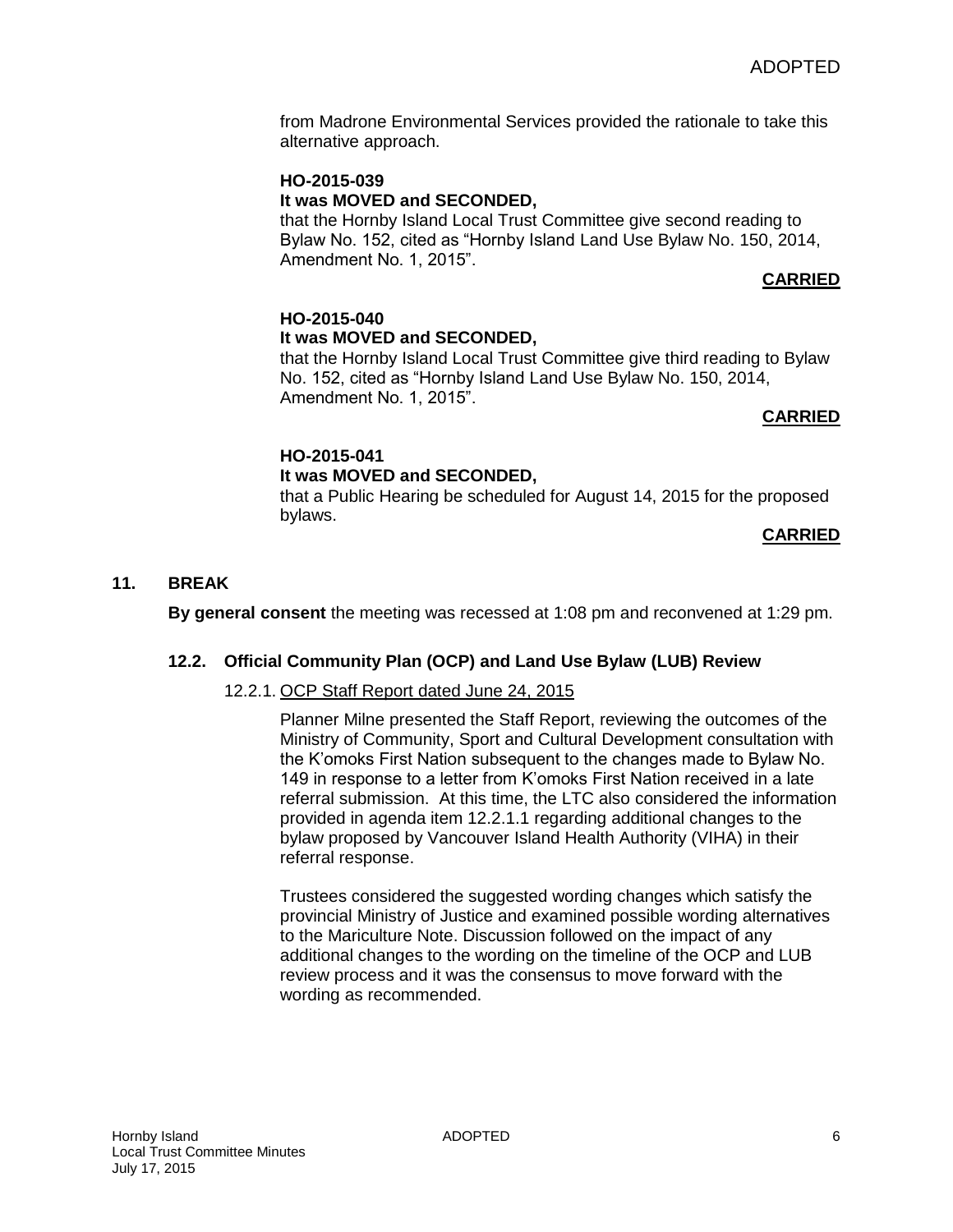## **It was MOVED and SECONDED,**

that the Hornby Island Local Trust Committee rescind second reading of Hornby Island Official Community Plan Bylaw No. 149, 2014.

#### **CARRIED**

#### **HO-2015-043**

## **It was MOVED and SECONDED,**

that the Hornby Island Local Trust Committee amend Hornby Island Official Community Plan Bylaw No. 149, 2014 by:

a. Deleting current Section 3.72 and replacing it with the following text:

"*3.7.2 Development shall be located away from areas of archaeological sites unless authorized by a permit issued under the* Heritage Conservation Act*.*";

- b. Deleting the current note following Section 4.3, "Mariculture" and replacing it with the following text: *"NOTE: Responsibility for the regulation and licensing of aquaculture in British Columbia is shared by a number of Provincial and Federal Agencies. The Local Trust Committee is committed to working cooperatively with other agencies to address situations where First Nations' interests in aquaculture may be affected.";*
- c. Adding an information note directly following the "Background" section of Section 4.5, "Water" which reads as follows: "**Note-** *All shared (commercial and public) wells, cisterns or water supply infrastructure must comply with the requirements of the* BC Drinking Water Protection Act."; and
- d. Adding an information note directly following the "Background" section of Section 5.1, "Water Supply Systems" which reads as follows:

"**Note-** *The Vancouver Island Health Authority (VIHA) will not monitor public water supplies for compliance with the* BC Drinking Water Protection Act*. Ensuring compliance with this* Act *is the responsibility of the water supplier with oversight by Island Health Authority.*

#### **CARRIED**

## **HO-2015-044 It was MOVED and SECONDED,**

that the Hornby Island Local Trust Committee give second reading of Hornby Island Official Community Plan Bylaw No. 149, 2014.

#### **CARRIED**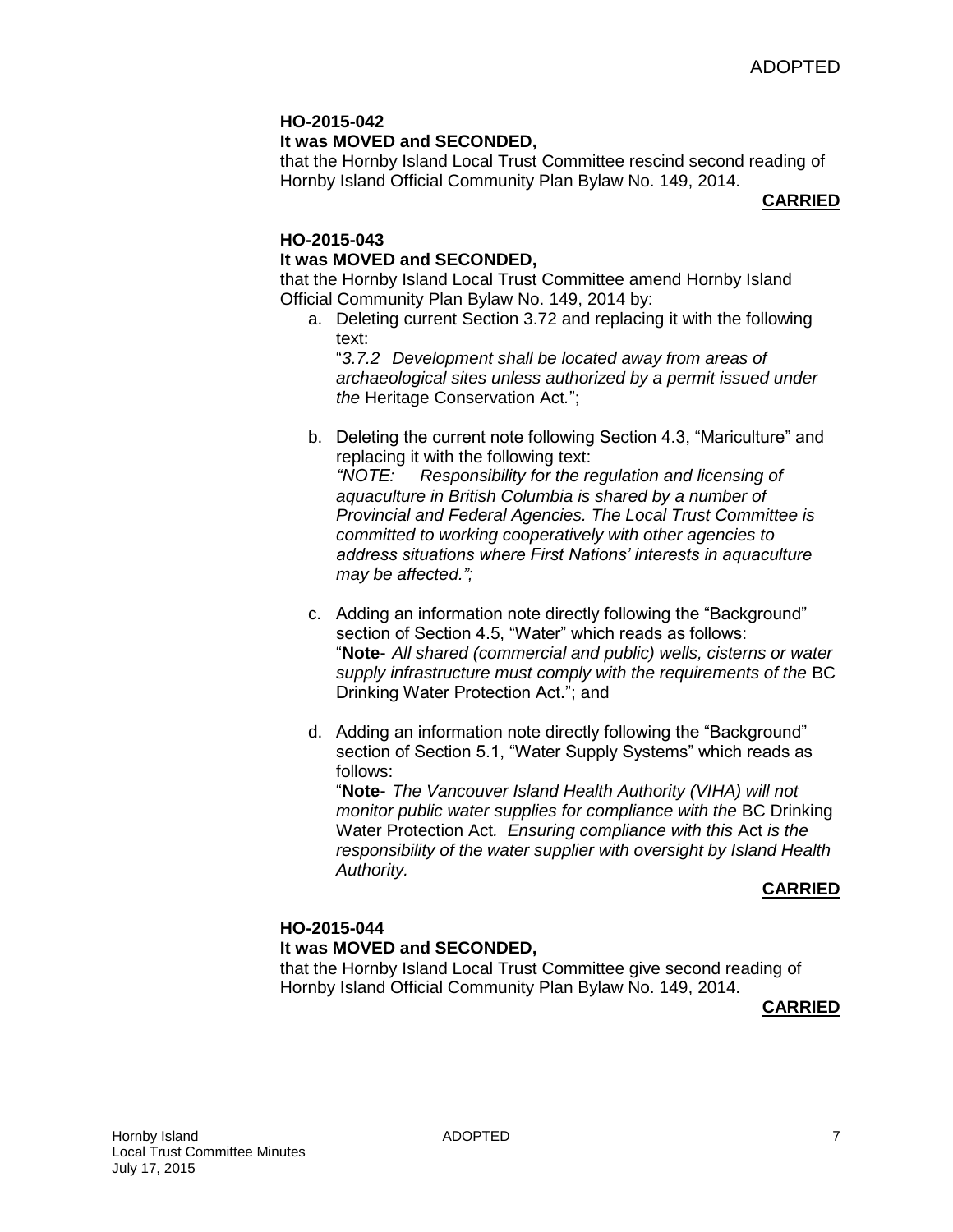#### **HO-2015-045 It was MOVED and SECONDED,**

that the Hornby Island Local Trust Committee give third reading of Hornby Island Official Community Plan Bylaw No. 149, 2014.

## **CARRIED**

# **HO-2015-046 It was MOVED and SECONDED,**

that the Hornby Island Local Trust Committee waive the Public Hearing and post notice of further consideration of the bylaw at the August 14, 2015 regular meeting of the Local Trust Committee as per Section 893 of the *Local Government Act.*

# **CARRIED**

Trustee Law spoke to the motion, noting that waiving a Public Hearing with respect to the OCP is unusual; however he indicated that he is comfortable doing so in this circumstance as these are basically Information Notes which are not changing the regulatory or policy aspects of the OCP.

Discussion followed on a communication plan for the waiving of the Public Hearing.

## 12.2.1.1. Bylaw No. 149 OCP Update Report

This item was considered with agenda item 12.2.1.

# 12.2.2. LUB Staff Report dated June 10, 2015

Trustee Allen declared a conflict of interest due to his employment as Manager of the Hornby Island Co-op Gas Bar and left the meeting at 1:58 pm.

Planner Milne presented the Staff Report with an overview of the items being considered with respect to proposed Bylaw No. 150 along with the options for approaching the incorporation of the specific issues into the bylaw. The timeline to final adoption was considered in various scenarios.

The LTC considered the suggested changes. A Trustee provided a historical context of how the reference to liquor sales originally occurred and supported removing these references in the LUB as there are other government processes that regulate liquor licensing with opportunity for community consultation. Trustees were supportive of amending the proposed bylaw with the identified minor changes and discussed Public Hearing options.

#### **HO-2015-047 It was MOVED and SECONDED,**

that the Hornby Island Local Trust Committee rescind third reading of Bylaw No. 150, cited as "Hornby Island Land Use Bylaw No. 150, 2014".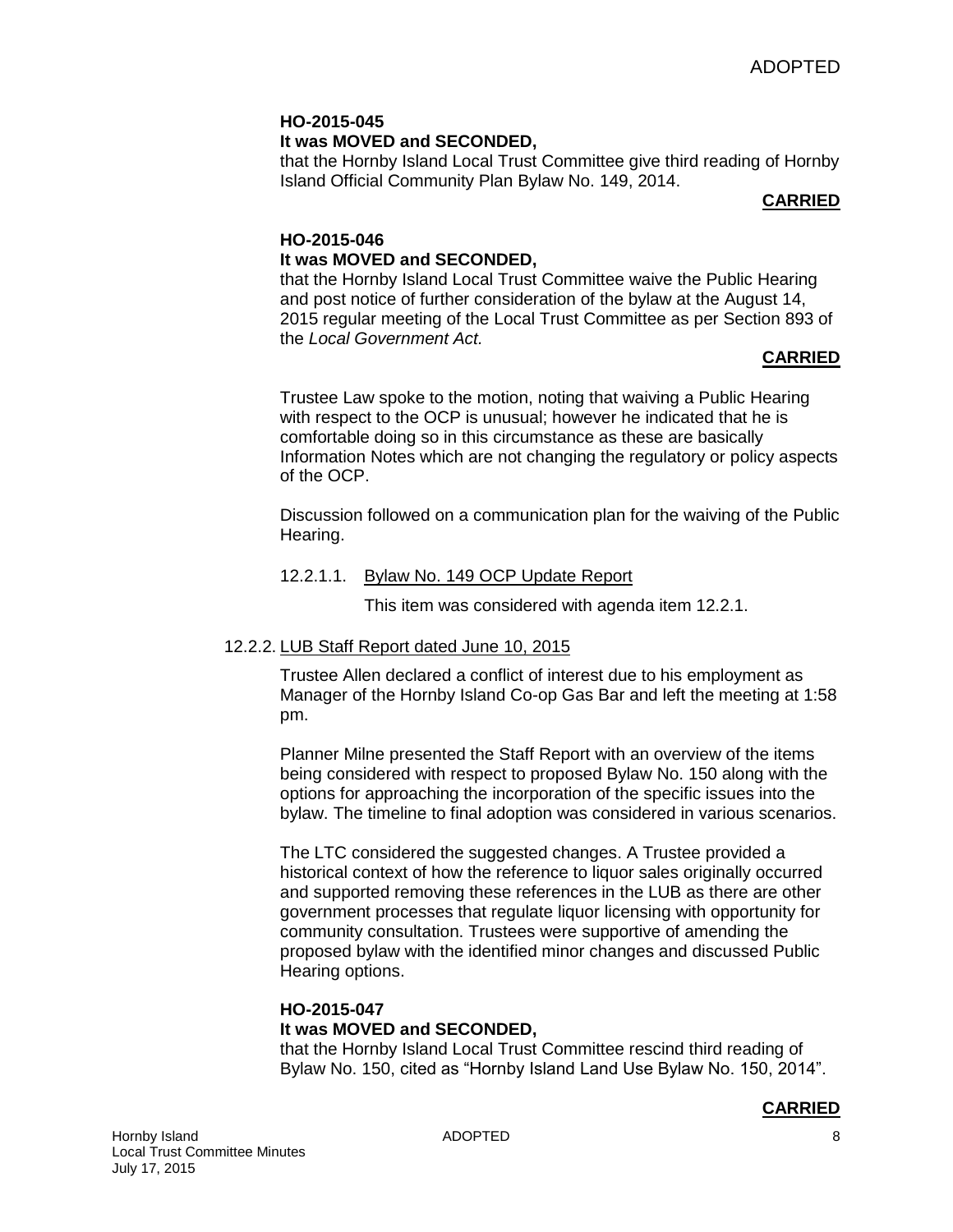# **It was MOVED and SECONDED,**

that the Hornby Island Local Trust Committee amend Bylaw No. 150, cited as "Hornby Island Land Use Bylaw No. 150, 2014" at second reading as follows:

- a) In part 1.1 (1) add the following definitions:
	- "community trade and services means the creation of artisan products or the provision of services such as personal, business, food preparation, repair and professional services and may include retail sales"; and
	- "hostel means a building that contains individual sleeping units and facilities for cooking, eating and washing in order to provide temporary accommodation for persons such as summer workers, displaced residents and off-season visitors attending events or activities";
- b) In section 8.4 delete: "(9) Land in the R3A zone may not be subdivided";
- c) In Section 8.9 (1) (a) delete the words: "including liquor sales";
- d) In Section 8.11 (1) (a) delete the words: "including liquor sales";
- e) In Section 8.13 (1) (c) delete the words: "excluding liquor sales";
- f) In Section 8.21 (1) add the following use: "(s) hostel"; and
- g) In section 8.21 (9):
	- add Location Descriptions of properties in the PU(a) zone;
	- delete PU(b) site-specific zone;
	- add 8.21 (1) "(e) community trades and services".

#### **CARRIED**

## **HO-2015-049**

#### **It was MOVED and SECONDED,**

that the Hornby Island Local Trust Committee give third reading to Bylaw No. 150, cited as "Hornby Island Land Use Bylaw No. 150, 2014".

## **CARRIED**

## **HO-2015-050**

#### **It was MOVED and SECONDED,**

that the Hornby Island Local Trust Committee conduct a statutory Public Hearing for consideration of Bylaw No. 150, cited as "Hornby Island Land Use Bylaw No. 150, 2014" on the 14<sup>th</sup> of August, 2015 or the 2<sup>nd</sup> of October, 2015.

#### **CARRIED**

Trustee Allen returned to the meeting at 2:48 pm.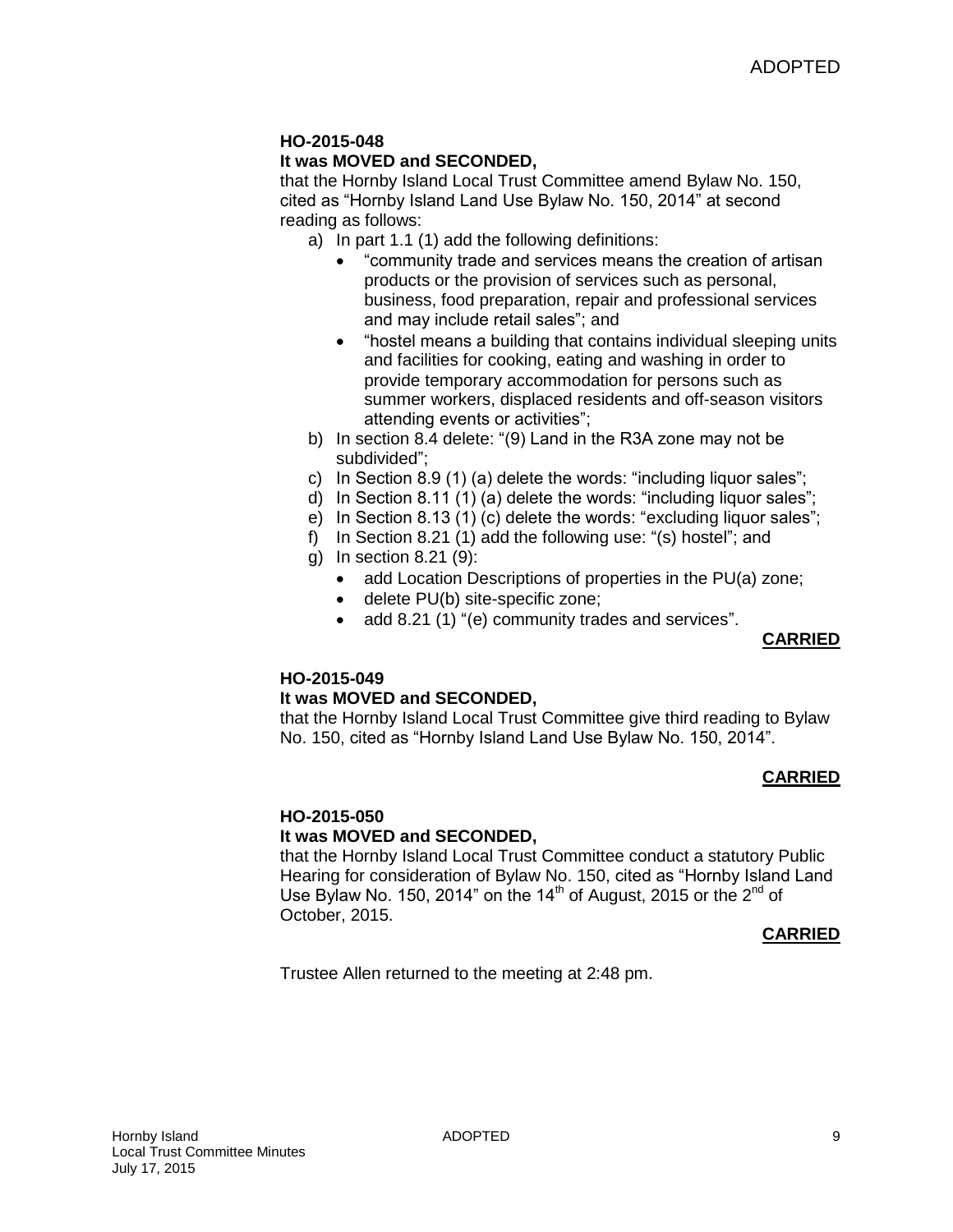## **13. REPORTS**

## **13.1. Work Program**

#### 13.1.1. Top Priorities Report dated June 29, 2015

The LTC reviewed the Top Priorities Report and there were no changes proposed at this time.

## 13.1.2. Projects List Report dated June 29, 2015

The LTC reviewed the Projects List Report and there were no changes, additions or deletions at this time.

#### **13.2. Applications Report dated June 29, 2015**

Planner Milne presented the Applications Report and provided updates on the status of items.

## **13.3. Trustee and Local Expense Report dated May, 2015**

The LTC reviewed the LTC Expense Summary Report.

## **13.4. Adopted Policies and Standing Resolutions**

Received for information.

## **13.5. Local Trust Committee Webpage**

There were no changes requested at this time.

#### **13.6. Chair's Report**

Chair Busheikin reported on her attendance at Executive Committee and CAO Hiring Committee meetings. She identified a variety of topics that will be addressed at the next Trust Council meeting in September. She commented briefly that an office relocation review committee is being formed to consider options.

Trustees suggested that a representative from the Northern Region might be encouraged to participate on the office relocation review committee and that the Executive Committee might be requested to postpone the review until after the completion of the Salt Spring Island incorporation study project.

#### **HO-2015-051**

#### **It was MOVED and SECONDED,**

that the Hornby Island Local Trust Committee request the Executive Committee to give consideration to recommending to the Islands Trust Council that the office relocation review be postponed until after the outcome of the Salt Spring Island possible incorporation.

#### **CARRIED**

## **13.7. Trustee Reports**

Trustee Allen commented on the Trust Council meeting held on Galiano Island in June, 2015. He reported on a presentation at that meeting by Mike Corrigan of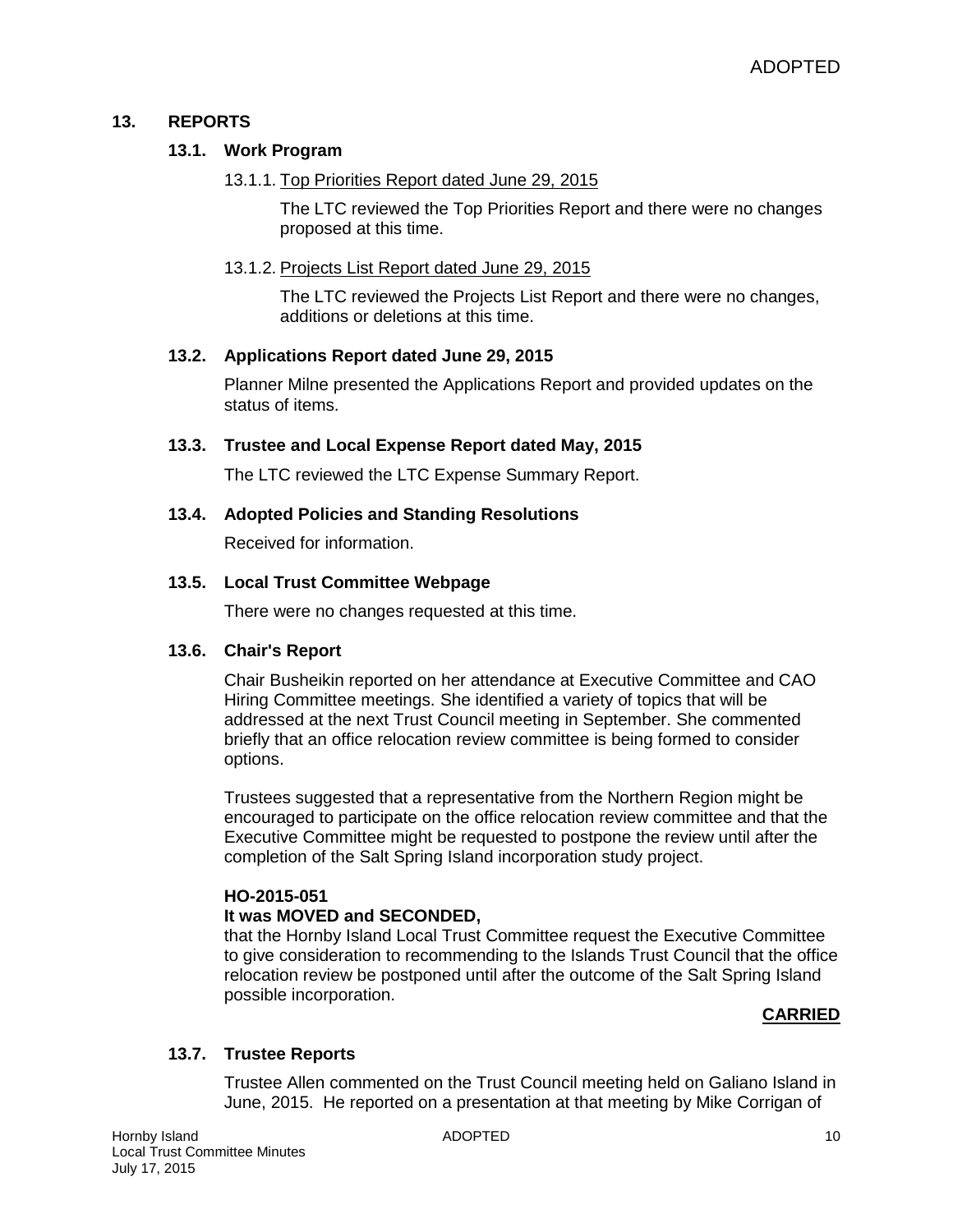BC Ferries and noted that other items of interest included delegations, hearing from San Juan Island councillors, discussion of the Islands Trust vision statement and the consolidation of BC marine operations.

Trustee Law reported that since the last meeting, he facilitated a community discussion on housing and made a subsequent presentation on the topic at the Hornby Island Residents and Ratepayers Association where he suggested that they might form a committee to review housing needs, gaps and advocacy options. He noted that there are some outcomes from the meetings including discussion of possible initiatives. He indicated that he would provide the LTC members with a report on the matter for information.

#### **13.8. Electoral Area Director's Report - none**

#### **13.9. Trust Fund Board Report - May, 2015**

The Trust Fund Board Report for May, 2015 was received. Trustee Law provided an update, advising that the Lasqueti Crown Land Acquisition initiative involving Qualicum First Nation is moving forward.

#### **14. NEW BUSINESS**

#### **14.1. Budget Submissions 2016 – 2017 / Memo dated June 30, 2015 from Aleksandra Brzozowski**

Planner Milne summarized the memorandum requesting budget submissions and provided an analysis of the status of Hornby Island LTC priorities. He indicated that the preliminary project request identified in the report reflects LTC discussion to move forward with communication-related initiatives.

Trustees discussed potential additional initiatives to fund, however, declined to seek budgetary funding for other projects at this time.

#### **HO-2015-052**

#### **It was MOVED and SECONDED,**

that the Hornby Island Local Trust Committee approve and forward the draft 2016-17 LTC Project Budget submission to Financial Planning Committee as presented.

#### **CARRIED**

#### **14.2. Islands Trust Signage**

Chair Busheikin remarked that this item was placed on the agenda to consider a request from a community member to reference Hornby Island on the Islands Trust sign at the Buckley Bay ferry terminal. She commented that the Denman Island LTC has been approached by a group wishing to change and update the sign, and indicated that this request might be coordinated with little effort.

Trustees discussed the matter and concluded that they support the mention of the Hornby Island connection prior to the information relevant to Denman Island on the sign and suggested that a notation of First Nations' interests might also be provided for information.